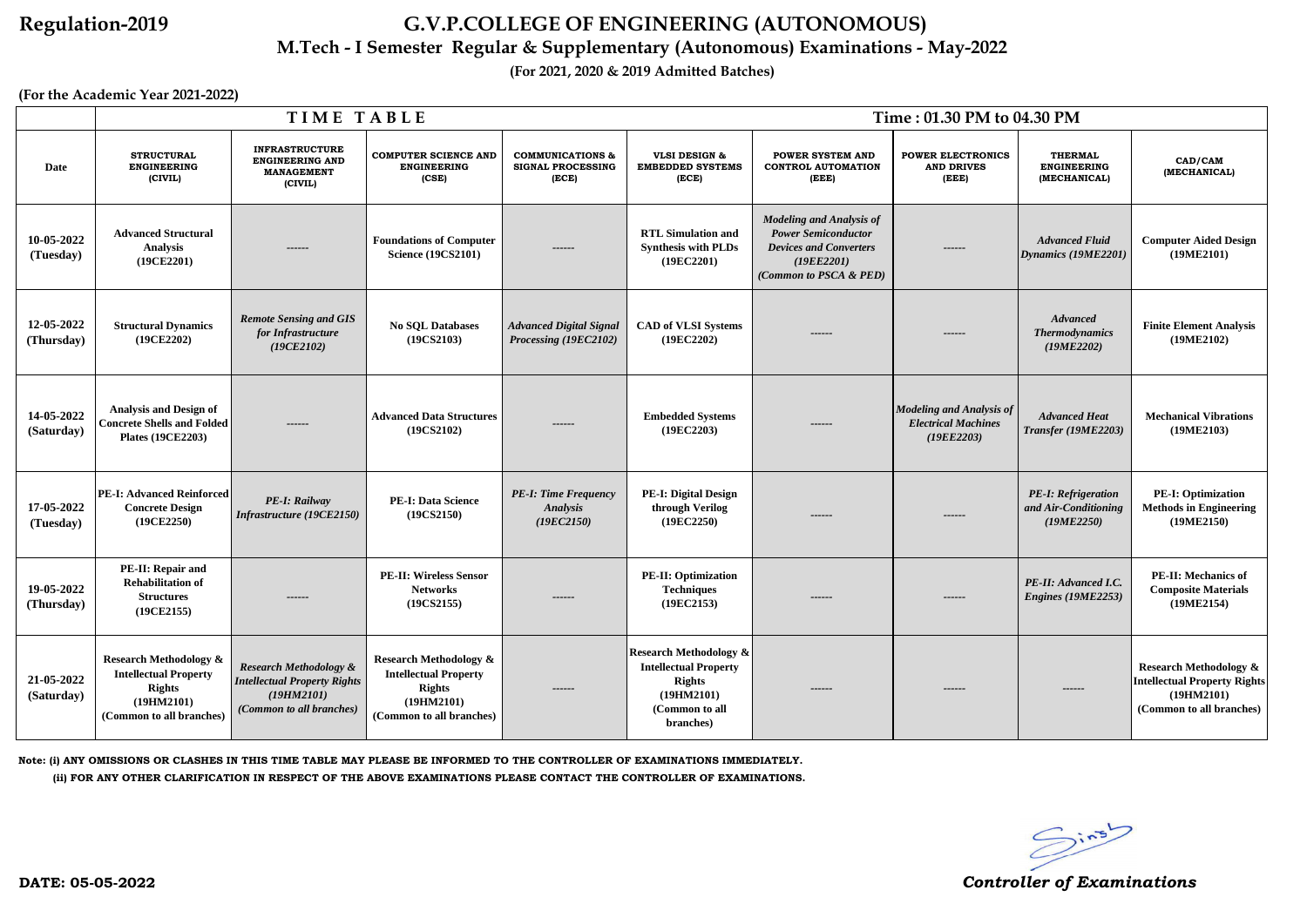|                           | TIME-TABLE<br>Time: 01.30 PM to 04.30 PM                                                    |                                                                                      |                                                                           |                                                                 |                                                                        |                                                               |                                                        |                                                                               |                                                                                              |
|---------------------------|---------------------------------------------------------------------------------------------|--------------------------------------------------------------------------------------|---------------------------------------------------------------------------|-----------------------------------------------------------------|------------------------------------------------------------------------|---------------------------------------------------------------|--------------------------------------------------------|-------------------------------------------------------------------------------|----------------------------------------------------------------------------------------------|
| Date                      | <b>STRUCTURAL</b><br><b>ENGINEERING</b><br>(CIVIL)                                          | <b>INFRASTRUCTURE</b><br><b>ENGINEERING AND</b><br><b>MANAGEMENT</b><br>(CIVIL)      | <b>COMPUTER</b><br><b>SCIENCE AND</b><br><b>ENGINEERING</b><br>(CSE)      | <b>COMMUNICATIONS</b><br>& SIGNAL<br><b>PROCESSING</b><br>(ECE) | <b>VLSI DESIGN &amp;</b><br><b>EMBEDDED</b><br><b>SYSTEMS</b><br>(ECE) | <b>POWER SYSTEM AND</b><br><b>CONTROL AUTOMATION</b><br>(EEE) | <b>POWER ELECTRONICS</b><br><b>AND DRIVES</b><br>(EEE) | <b>THERMAL</b><br><b>ENGINEERING</b><br>(MECHANICAL)                          | CAD/CAM<br>(MECHANICAL)                                                                      |
| 11-05-2022<br>(Wednesday) | <b>Advanced Steel</b><br><b>Structural Design</b><br>(19CE2205)                             | Geo-techniques for<br><b>Infrastructure</b><br>(19CE2105)                            | <b>Parallel Algorithms</b><br>(19CS2105)                                  | ---                                                             |                                                                        | $--$                                                          | $\sim$ $\sim$                                          | <b>Experimental Methods</b><br>in Thermal<br><b>Engineering</b><br>(19ME2205) | <b>Computer Aided</b><br>Manufacturing<br>(19ME2105)                                         |
| 13-05-2022<br>(Friday)    | <b>Prestressed Concrete</b><br><b>Design</b><br>(19CE2206)                                  | ---                                                                                  | <b>Distributed Operating</b><br><b>Systems</b><br>(19C <sub>S2106</sub> ) | $- - -$                                                         | $- - -$                                                                | $- - -$                                                       | $- - -$                                                | <b>Thermal Turbo</b><br><b>Machines</b><br>(19ME2206)                         | <b>Advanced Manufacturing</b><br><b>Technology</b><br>(19ME2106)                             |
| 16-05-2022<br>(Monday)    | <b>Finite Element</b><br><b>Analysis</b><br>(19CE2207)                                      | <b>Urban Transport</b><br><b>Planning</b><br>(19CE2107)                              | <b>Machine Learning</b><br>(19CS2107)                                     | <b>Antennas and Radiating</b><br><b>Systems</b><br>(19EC2107)   | $\sim$ $\sim$                                                          | ---                                                           | ---                                                    | <b>Computational Fluid</b><br>Dynamics (19ME2207)                             | <b>Robotics</b><br>(19ME2107)                                                                |
| 18-05-2022<br>(Wednesday) | PE-III: Wind and<br><b>Earthquake Resistant</b><br><b>Design of Buildings</b><br>(19CE2259) | <b>PE-III: Pavement</b><br><b>Management Systems</b><br>(19CE2161)                   | <b>PE-III: Computer</b><br><b>Vision</b><br>(19CS2160)                    |                                                                 | $-$ – $-$                                                              | $---$                                                         | $\cdots$                                               | PE-III: Design of Heat<br><b>Exchangers</b>                                   | <b>PE-III: Flexible</b><br><b>Manufacturing System</b><br>(19ME2159)                         |
|                           |                                                                                             | <b>PE-III: Green Buildings</b><br>(19CE2158)                                         |                                                                           |                                                                 |                                                                        |                                                               | ---                                                    | (19ME2255)                                                                    |                                                                                              |
| 20-05-2022<br>(Friday)    | <b>OE:</b> Waste as a Source<br>of Energy<br>(19CH21P1)                                     | OE: Composite<br>Materials (19ME21P2)                                                | $---$                                                                     | ---                                                             | $--$                                                                   | $---$                                                         | $\overline{\phantom{a}}$                               | <b>OE:</b> Waste as a source<br>of energy<br>(19CH21P1)                       | OE: Waste as a source of<br>energy<br>(19CH21P1)                                             |
|                           | <b>OE:</b> Operations<br><b>Research</b><br>(19ME21P1)                                      | $- - - - - -$                                                                        | <b>OE:</b> Operations<br><b>Research</b><br>(19ME21P1)                    | ------                                                          | ------                                                                 | ------                                                        | ------                                                 | <b>OE:</b> Composite<br>Materials (19ME21P2)                                  | <b>OE: Operations Research</b><br>(19ME21P1)                                                 |
| 23-05-2022<br>(Monday)    | PE-IV: Design of Tall<br><b>Buildings</b><br>(19CE2260)                                     | <b>PE-IV:</b> Integrated<br><b>Water Resource</b><br><b>Management</b><br>(19CE2163) | PE-IV:Data<br><b>Visualization</b><br>(19C <sub>S2161</sub> )             | ---                                                             |                                                                        | $--$                                                          | $\sim$                                                 | <b>PE-IV: Solar Energy</b><br><b>Utilization</b><br>(19ME2257)                | <b>PE-IV: Advanced Non-</b><br><b>Destructive Testing</b><br><b>Techniques</b><br>(19ME2161) |

**Note: (i) ANY OMISSIONS OR CLASHES IN THIS TIME TABLE MAY PLEASE BE INFORMED TO THE CONTROLLER OF EXAMINATIONS IMMEDIATELY. (ii) FOR ANY OTHER CLARIFICATION IN RESPECT OF THE ABOVE EXAMINATIONS PLEASE CONTACT THE CONTROLLER OF EXAMINATIONS.**

 $\sum_{i=1}^{n}$ 

# **Regulation-2019 GAYATRI VIDYA PARISHAD COLLEGE OF ENGINEERING (AUTONOMOUS)**

**M.Tech - II Semester Supplementary (Autonomous) Examinations - May-2022**

**(For 2020 & 2019 Admitted Batch Students only)**

**(For the Academic Year 2021-2022)**

**DATE: 05-05-2022** *Controller of Examinations*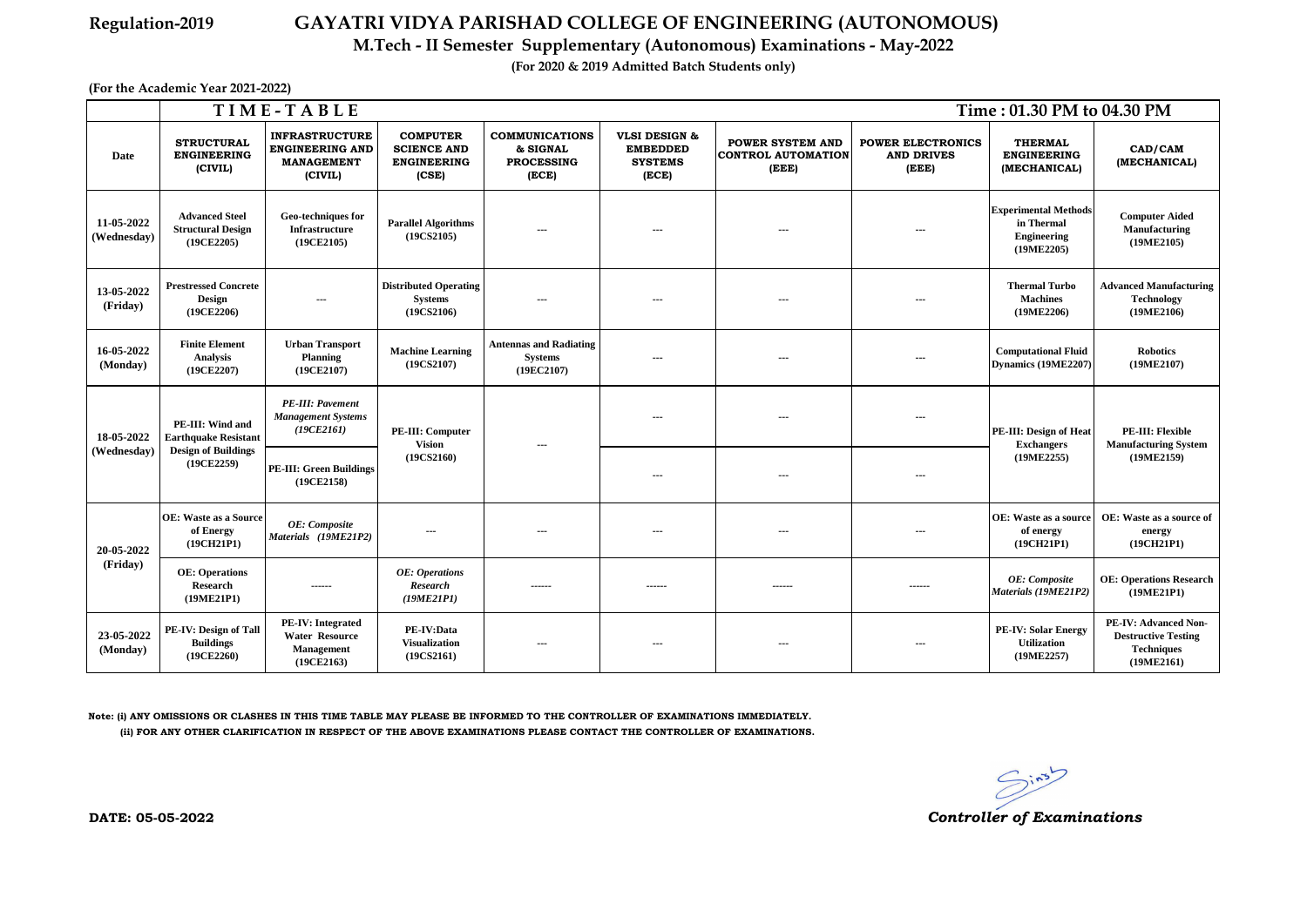|                          |                                                    | TIME TABLE                                                               |                                                     |                                |                                                                  | Time : 01.30 P.M. to 04.30 P.M.                              |                                                          |                                                        |                                                      |                                            |                                                                                                                                   |
|--------------------------|----------------------------------------------------|--------------------------------------------------------------------------|-----------------------------------------------------|--------------------------------|------------------------------------------------------------------|--------------------------------------------------------------|----------------------------------------------------------|--------------------------------------------------------|------------------------------------------------------|--------------------------------------------|-----------------------------------------------------------------------------------------------------------------------------------|
| Date                     | <b>STRUCTURAL</b><br><b>ENGINEERING</b><br>(CIVIL) | <b>INFRASTRUCTURE</b><br>ENGINEERING AND<br><b>MANAGEMENT</b><br>(CIVIL) | <b>COMPUTER SCIENCE</b><br>AND ENGINEERING<br>(CSE) | <b>CYBER SECURITY</b><br>(CSE) | <b>COMMUNICATIONS &amp;</b><br><b>SIGNAL PROCESSING</b><br>(ECE) | <b>VLSI DESIGN &amp;</b><br><b>EMBEDDED SYSTEMS</b><br>(ECE) | POWER SYSTEM AND CONTROL<br><b>AUTOMATION</b><br>(EEE)   | <b>POWER ELECTRONICS</b><br><b>AND DRIVES</b><br>(EEE) | <b>THERMAL</b><br><b>ENGINEERING</b><br>(MECHANICAL) | CAD/CAM<br>(MECHANICAL)                    | <b>CAAD</b><br>(MECHANICAL)                                                                                                       |
| 10-05-2022<br>(Tuesday)  | $\sim$ $\sim$ $\sim$                               | $\sim$ $\sim$ $\sim$                                                     | $\sim$ $\sim$ $\sim$                                | $\cdots$                       | $\cdots$                                                         | $\sim$                                                       | $\sim$ $\sim$ $\sim$                                     | $\cdots$                                               |                                                      | <b>Computer Aided Design</b><br>(15ME2101) | <b>Mechanical Vibrations</b><br>(15ME2201)                                                                                        |
| 12-05-2022<br>(Thursday) | $---$                                              | $\cdots$                                                                 | $\cdots$                                            | $\cdots$                       | $---$                                                            | $\cdots$                                                     | $\cdots$                                                 | $- - - -$                                              | $-- -$                                               | $\cdots$                                   | <b>Finite Element</b><br>Analysis (15ME2102)<br>(Common to<br><b>CAD/CAM &amp; CAAD)</b>                                          |
| 14-05-2022<br>(Saturday) | $\sim$ $\sim$                                      | $\sim$ $\sim$ $\sim$                                                     | $\sim$ $\sim$ $\sim$                                | $\sim$ $\sim$ $\sim$           | $---$                                                            | $\sim$                                                       | <b>Modeling of Power System</b><br>Components (15EE2105) | $\sim$ $\sim$ $\sim$                                   | $\sim$ $\sim$ $\sim$                                 | $\sim$ $\sim$ $\sim$                       | <b>Optimization Methods</b><br>in Engineering<br>(15ME2104) (Common<br>to CAD/CAM &<br>$\mathbf{C}\mathbf{A}\mathbf{A}\mathbf{D}$ |
| 17-05-2022<br>(Tuesday)  | $\cdots$                                           | $\cdots$                                                                 | $\cdots$                                            | $\cdots$                       | ----                                                             | $\cdots$                                                     | $\cdots$                                                 | $\cdots$                                               | $\cdots$                                             | $\cdots$                                   | <b>Advanced</b><br>Computational<br><b>Methods (15BM2201)</b><br>(Common to Thermal<br>$&$ CAAD)                                  |
| 19-05-2022<br>(Thursday) | $\cdots$                                           | $\cdots$                                                                 | $\cdots$                                            | $-- -$                         | $---$                                                            | $\cdots$                                                     | $---$                                                    | $\cdots$                                               | $\sim$                                               | $\cdots$                                   | (Elective - I)<br><b>Design for</b><br>Manufacturing,<br>Assembly and<br>Environment<br>(15ME2203)                                |
| 21-05-2022<br>(Saturday) | $\cdots$                                           | $\cdots$                                                                 | $- - - -$                                           | $- - - -$                      | $\cdots$                                                         | $\cdots$                                                     | $\cdots$                                                 | $\cdots$                                               | $\cdots$                                             | $\cdots$                                   | <b>Advanced Mechanics</b><br>of Materials<br>(15ME2202)                                                                           |

**Note: (i) ANY OMISSIONS OR CLASHES IN THIS TIME TABLE MAY PLEASE BE INFORMED TO THE CONTROLLER OF EXAMINATIONS IMMEDIATELY.**

 **(ii) FOR ANY OTHER CLARIFICATION IN RESPECT OF THE ABOVE EXAMINATIONS PLEASE CONTACT THE CONTROLLER OF EXAMINATIONS.**

## **Regulation-2015 GAYATRI VIDYA PARISHAD COLLEGE OF ENGINEERING (AUTONOMOUS)**

**(For the Academic Year 2021-2022)**

### **M.Tech - I Semester Supplementary (Autonomous) Examinations - May-2022**

**(For 2018 Admitted Batch only)**

*Controller of Examinations*